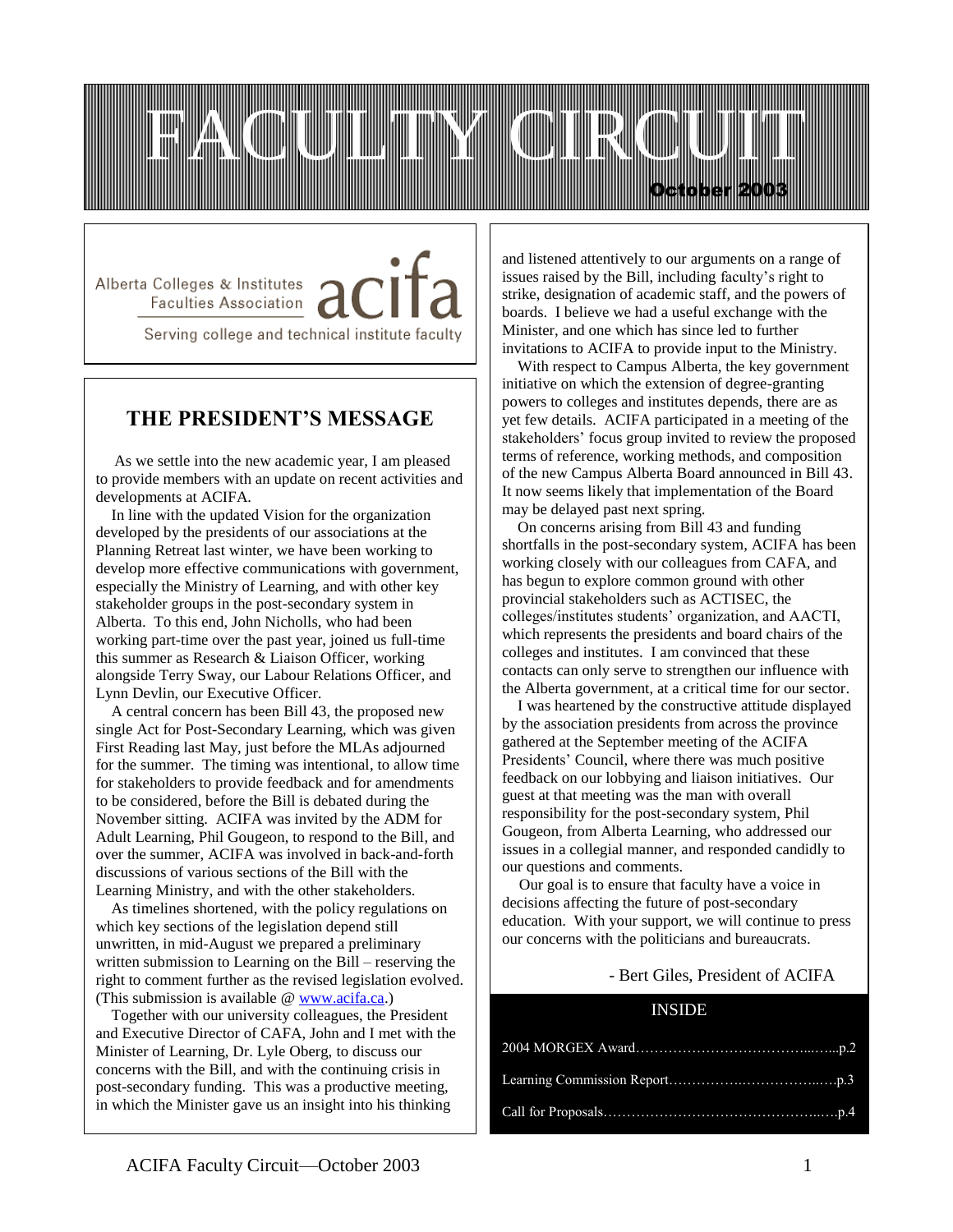## **ACIFA 2004 MORGEX Award For Innovation in Teaching**

*The aim of the MORGEX Award for Innovation in Teaching is to recognize and encourage the use of innovative and creative teaching methods and design which lead to improved student learning.*

*This province-wide award attracts both recognition and a* **Book Review** *financial award of \$1,500 for the faculty member or team and \$500.00 for the faculty member's faculty association. Certificates of Commendation will be awarded to the three runners-up.*

## **Eligibility**

The Award is open to all ACIFA members. The nomination may be for an individual or a group/team. Nominations for the Award are made by colleagues with the consent of the innovator(s). Nominations must adhere to the *Format for Applications* below.

An innovation which has already received this Award can not be resubmitted the following year. Innovations which have been unsuccessful but have received a Certificate of Commendation are eligible for resubmission, within the context of the guidelines, the following year.

### **The Nomination Process**

Each participating ACIFA member association will conduct a nomination and selection process at the local level, in accordance with the guidelines in this document, to select a nominee to be submitted to the ACIFA Awards Committee. The ACIFA Awards Committee, established by the Professional Affairs Committee of ACIFA, will select the winner of the award from nominees put forward by each of the participating local faculty associations.

### **Selection Criteria**

- The extent to which the innovation has had a practical outcome that improved teaching, learning, curriculum design, and/or assessment.
- Evidence of student satisfaction and learning outcomes.
- Evidence that the innovation was successfully integrated into the total learning process for the relevant course of study.
- The potential for the innovation to be applied to different fields of study
- The extent to which the innovation made effective and efficient use of resources.

### **Format for Applications: 2-3 page limit plus appendices**

Please provide information in the following format:

- 1. Innovator/project team details: name(s), position, and college/institute
- 2. A description of the innovation
- 3. The rationale for implementing the change
- 4. The outcomes of the innovation
- 5. The wider application of the innovation in postsecondary education
- 6. Names and signatures of two nominees
- 7. Any supporting documentation to be attached as appendices

### **Judging Panels: provincial and local**

Five members elected on an annual basis from and by the Professional Affairs Committee of ACIFA will select the final award winner and three runners-up from the nominees submitted by the local faculty associations. The local faculty association judging committees are to be selected and structured by the local faculty association as they deem appropriate for their association.

## **Application Dates**

Applications must be submitted to the faculty member's faculty association by the date set by local faculty association. Each Association's selection process must be completed in time to submit their nominee to ACIFA by February 20, 2004.

ACIFA Awards Committee to make final decision by mid March to allow sufficient time for the recognition of the winner at the ACIFA Annual Conference.

\_\_\_\_\_\_\_\_\_\_\_\_\_\_\_\_\_\_\_\_\_\_\_\_\_\_\_\_\_\_\_\_\_\_\_\_\_

 **Copies of the application form for the**  *ACIFA 2004 MORGEX Award for Innovation in Teaching* **will be available from local association offices, and on the ACIFA website (http:/[/www.acifa.ca\)](http://www.acifa.ca/), in early November 2003.**

\_\_\_\_\_\_\_\_\_\_\_\_\_\_\_\_\_\_\_\_\_\_\_\_\_\_\_\_\_\_\_\_\_\_\_\_\_

*This award is sponsored by MORGEX Insurance Group Ltd. and administered by the Alberta Colleges and Technical Institutes Faculties Association.*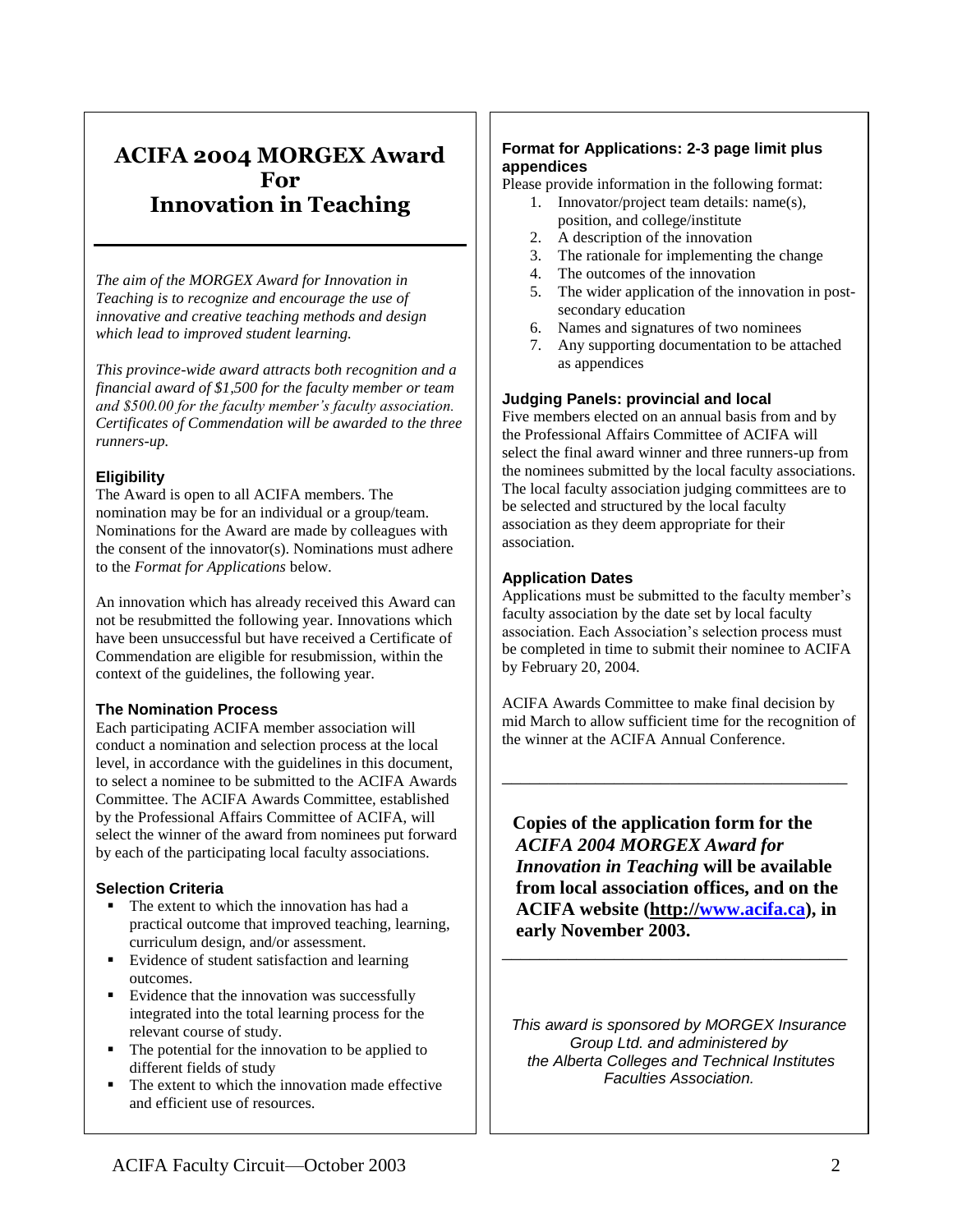

## **Annual ACIFA Climate Survey Coming Soon!**

 The annual ACIFA Climate Survey, which will soon be distributed to academic staff association offices around the province, is a valuable tool for the tabulation and analysis of the views of academic staff members on working conditions and attitudes within their respective institutions.

 The Climate Survey asks individual academic staff members to indicate level of agreement, on a scale of 1 to 5, with thirteen statements, such as *Senior administration communicates openly with faculty*, and *The president of this institution provides effective leadership*. In addition, local associations may also include up to ten further questions specific to their own institutions.

 The relatively high response rate from ACIFA members, and the continuity from year to year of the thirteen core survey questions asked systemwide, provide a strong foundation to assist academic staff associations in discussions with their administrations regarding key areas of concern within their institutions.

 A cross-institutional score chart, giving mean scores, by institution, for each of the thirteen questions common to all, will be published in the ACIFA *Faculty Circuit* next spring.

## **The Learning Commission Report – 95 Recommendations**

The Learning Commission appointed in June 2002 to review the state of Alberta's education system has issued its Report, *Every Child Learns; Every Child Succeeds*, which contains 95 recommendations for government action:

## See

[http://www.learning.gov.ab.ca/Commission/P](http://www.learning.gov.ab.ca/Commission/PDF/CommissionReport.pdf) [DF/CommissionReport.pdf](http://www.learning.gov.ab.ca/Commission/PDF/CommissionReport.pdf) - or [http://www.learning.gov.ab.ca/Commission/P](http://www.learning.gov.ab.ca/Commission/PDF/Highlights.pdf) [DF/Highlights.pdf](http://www.learning.gov.ab.ca/Commission/PDF/Highlights.pdf)

 The Minister of Learning, Dr. Lyle Oberg, is reacting to the Commission's Report with caution, and insists that each of the 95 recommendations must be reviewed on its merits. For one thing, the Commission identifies a massive shortfall in current funding of the K-12 system, which can only be redressed with significant new investment by government.

 Despite its focus on the K-12 side, several of the Commission's recommendations have a bearing on the post-secondary system, eg.:

#11. *Develop and implement a comprehensive, province-wide strategy with the goal of ensuring that 90% of students complete grade 12 within four years of starting high school.*

## #12. *Undertake a comprehensive, independent review of Alberta's post-secondary education system.*

[The Learning Commission reports that it *heard numerous concerns about the post-secondary system, ranging from the need to ensure better transitions from high school to the need to review completion rates and the capacity of post-secondary institutions to accommodate the expected increase in the number of students who will need some form of post-secondary education to be successful in Alberta's economy and as global citizens*. ]

#81. [including] *Expand teachers' professional responsibilities but maintain their right to strike.*